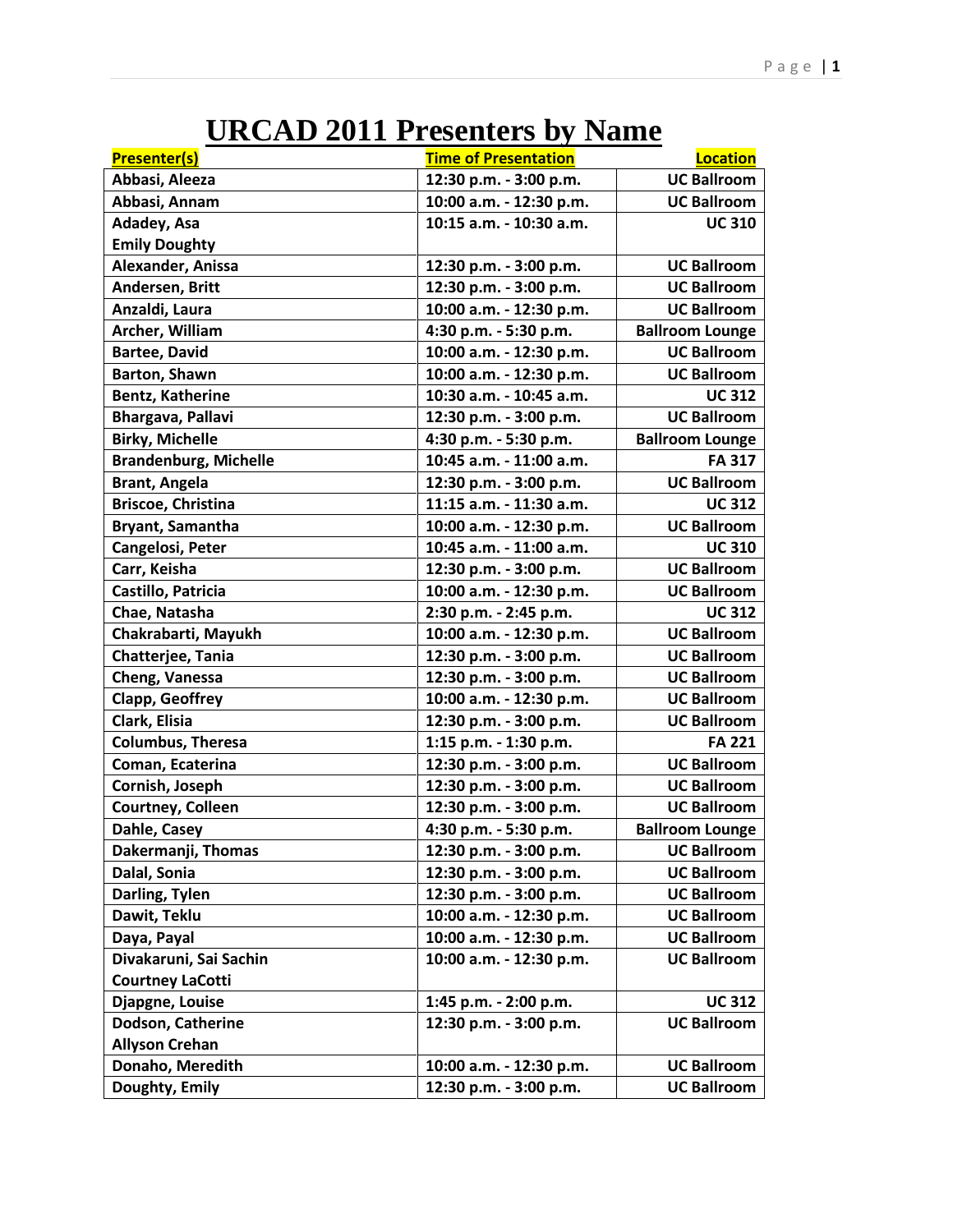| <b>Presenter(s)</b>        | <b>Time of Presentation</b> | <b>Location</b>        |
|----------------------------|-----------------------------|------------------------|
| Douglas, Dinah             | 12:30 p.m. - 3:00 p.m.      | <b>UC Ballroom</b>     |
| <b>Rhoanne Esteban</b>     |                             |                        |
| <b>Andrew Kent</b>         |                             |                        |
| <b>Merertu Kitila</b>      |                             |                        |
| <b>Ebonie Riley</b>        |                             |                        |
| <b>Donald Suica</b>        |                             |                        |
| Dyjack, Ashley             | 10:00 a.m. - 12:30 p.m.     | <b>UC Ballroom</b>     |
| <b>Ecker, Christopher</b>  | 3:00 p.m. - 3:15 p.m.       | <b>UC 310</b>          |
| Edme, Kedy                 | 12:30 p.m. - 3:00 p.m.      | <b>UC Ballroom</b>     |
| Eisenstadt, Justin         | 10:15 a.m. - 10:30 a.m.     | <b>UC 312</b>          |
| Erickson, Katelyn          | 12:30 p.m. - 3:00 p.m.      | <b>UC Ballroom</b>     |
| <b>Kathleen Heasley</b>    |                             |                        |
| <b>Esteban, Rhoanne</b>    | 10:00 a.m. - 12:30 p.m.     | <b>UC Ballroom</b>     |
| <b>Fausto, Bernadette</b>  | 10:00 a.m. - 12:30 p.m.     | <b>UC Ballroom</b>     |
| <b>Fitzgerald, Phillip</b> | 9:45 a.m. - 10:00 a.m.      | <b>UC 310</b>          |
| François, Joshua           | 10:30 a.m. - 10:45 a.m.     | <b>UC 310</b>          |
| French, Lian               | 4:30 p.m. - 5:30 p.m.       | <b>Ballroom Lounge</b> |
| Gariwala, Veer             | 10:00 a.m. - 12:30 p.m.     | <b>UC Ballroom</b>     |
| <b>Olayinka Savage</b>     |                             |                        |
| Ajmer Randhawa             |                             |                        |
| Gaultney, Wendy            | 12:30 p.m. - 3:00 p.m.      | <b>UC Ballroom</b>     |
| Gebreselassie, Nikodimos   | 12:30 p.m. - 3:00 p.m.      | <b>UC Ballroom</b>     |
| Geter, Phillip             | 10:00 a.m. - 10:15 a.m.     | <b>UC 310</b>          |
| Gibril, Hashim             | 10:00 a.m. - 12:30 p.m.     | <b>UC Ballroom</b>     |
| <b>Khori-Jon Allen</b>     |                             |                        |
| Gosc, Eliza                | 10:00 a.m. - 12:30 p.m.     | <b>UC Ballroom</b>     |
| Gray, Casey                | 10:00 a.m. - 12:30 p.m.     | <b>UC Ballroom</b>     |
| Grmai, Lydia               | 10:00 a.m. - 12:30 p.m.     | <b>UC Ballroom</b>     |
| Hade, Susan                | 4:30 p.m. - 5:30 p.m.       | <b>Ballroom Lounge</b> |
| Hanchett, William          | 11:30 a.m. - 11:45 a.m.     | <b>UC 310</b>          |
| Harvie, Maureen            | 4:30 p.m. - 5:30 p.m.       | <b>Ballroom Lounge</b> |
| Henn, Jessica              | 4:30 p.m. - 5:30 p.m.       | <b>Ballroom Lounge</b> |
| Hopkins, Jessica           | 12:30 p.m. - 3:00 p.m.      | <b>UC Ballroom</b>     |
| Horn, Krystyna             | 10:00 a.m. - 12:30 p.m.     | <b>UC Ballroom</b>     |
| Horn, Lucas                | 12:30 p.m. - 3:00 p.m.      | <b>UC Ballroom</b>     |
| Horowitz, Rebecca          | 4:30 p.m. - 5:30 p.m.       | <b>Ballroom Lounge</b> |
| Hosic, Azra                | 12:30 p.m. - 3:00 p.m.      | <b>UC Ballroom</b>     |
| Hovde, Sarah               | 11:30 a.m. - 11:45 a.m.     | <b>UC 312</b>          |
| Hovde, Sarah               | 2:00 p.m. - 2:15 p.m.       | <b>UC 312</b>          |
| Hughes, Dalton             | 12:30 p.m. - 3:00 p.m.      | <b>UC Ballroom</b>     |
| Hunter, Joshua             | 3:00 p.m. - 3:15 p.m.       | <b>UC 312</b>          |
| Huynh, Donna               | 12:30 p.m. - 3:00 p.m.      | <b>UC Ballroom</b>     |
| Ihekweazu, Chioma          | 10:00 a.m. - 12:30 p.m.     | <b>UC Ballroom</b>     |
| Jackson, Lisa              | 10:00 a.m. - 12:30 p.m.     | <b>UC Ballroom</b>     |
| Jacob, Megha               | 9:30 a.m. - 9:45 a.m.       | <b>UC 312</b>          |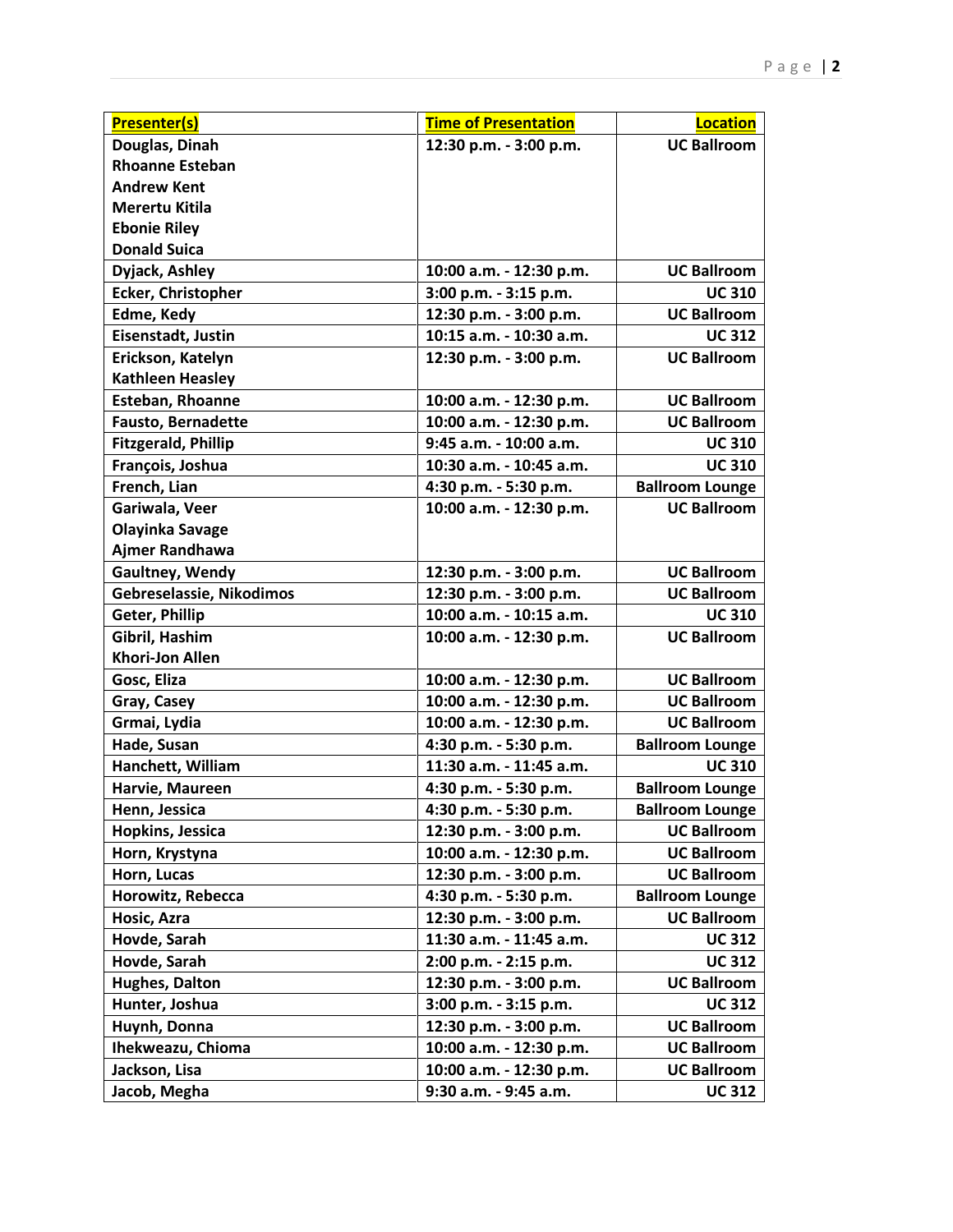| <b>Presenter(s)</b>       | <b>Time of Presentation</b> | <b>Location</b>        |
|---------------------------|-----------------------------|------------------------|
| Jensen, Isaac             | 12:30 p.m. - 3:00 p.m.      | <b>UC Ballroom</b>     |
| Johnson, Cameron          | 10:00 a.m. - 12:30 p.m.     | <b>UC Ballroom</b>     |
| Johnson, Natée            | 3:15 p.m. - 3:30 p.m.       | <b>UC 310</b>          |
| Jolaoso, Sheriff          | 10:00 a.m. - 12:30 p.m.     | <b>UC Ballroom</b>     |
| Joseph, Achsah            | 10:00 a.m. - 12:30 p.m.     | <b>UC Ballroom</b>     |
| Kaneria, Amar             | 12:30 p.m. - 3:00 p.m.      | <b>UC Ballroom</b>     |
| Kaushiva, Alpana          | 10:00 a.m. - 12:30 p.m.     | <b>UC Ballroom</b>     |
| Kennedy, Alvin            | 10:00 a.m. - 12:30 p.m.     | <b>UC Ballroom</b>     |
| Kikani, Rima              | 1:30 p.m. - 1:45 p.m.       | <b>UC 310</b>          |
| Kim, Nathaniel            | 10:00 a.m. - 12:30 p.m.     | <b>UC Ballroom</b>     |
| <b>Kimak, Emily</b>       | 11:15 a.m. - 11:30 a.m.     | <b>Outdoors</b>        |
| <b>Kimak, Emily</b>       | 2:00 p.m. - 2:15 p.m.       | <b>UC 310</b>          |
| Kohl, Victoria            | 4:30 p.m. - 5:30 p.m.       | <b>Ballroom Lounge</b> |
| Korewa, Dora              | 10:00 a.m. - 10:15 a.m.     | <b>UC 312</b>          |
| Kritz, Leonid             | 11:45 a.m. - 12:00 noon     | <b>UC 310</b>          |
| Kronfli, Anthony          | 10:00 a.m. - 12:30 p.m.     | <b>UC Ballroom</b>     |
| Kuhn, Julianna            | 2:30 p.m. - 2:45 p.m.       | <b>UC 310</b>          |
| Lenhart, Leanne           | 4:30 p.m. - 5:30 p.m.       | <b>Ballroom Lounge</b> |
| Lin, Kevin                | 10:00 a.m. - 12:30 p.m.     | <b>UC Ballroom</b>     |
| Lynch, Elizabeth          | 2:15 p.m. - 2:30 p.m.       | <b>UC 312</b>          |
| Madeira, Morgan           | 10:00 a.m. - 12:30 p.m.     | <b>UC Ballroom</b>     |
| <b>Rachel Sweeton</b>     |                             |                        |
| Maduka, Richard           | 12:30 p.m. - 3:00 p.m.      | <b>UC Ballroom</b>     |
| Mallillin, Anastasia      | 10:00 a.m. - 12:30 p.m.     | <b>UC Ballroom</b>     |
| Martin, Shana             | 10:00 a.m. - 12:30 p.m.     | <b>UC Ballroom</b>     |
| <b>Mathias, Trevor</b>    | 12:30 p.m. - 3:00 p.m.      | <b>UC Ballroom</b>     |
| Matos, Carmen             | 10:00 a.m. - 12:30 p.m.     | <b>UC Ballroom</b>     |
| <b>Matthews, Fialelei</b> | 12:30 p.m. - 3:00 p.m.      | <b>UC Ballroom</b>     |
| Medema, Samantha          | 9:45 a.m. - 10:00 a.m.      | <b>UC 312</b>          |
| Mehta, Saloni             | 12:30 p.m. - 3:00 p.m.      | <b>UC Ballroom</b>     |
| Mensah, Angela            | 12:30 p.m. - 3:00 p.m.      | <b>UC Ballroom</b>     |
| Metangmo, Sonia           | 10:00 a.m. - 12:30 p.m.     | <b>UC Ballroom</b>     |
| <b>Moges, Daniet</b>      | 2:45 p.m. - 3:00 p.m.       | <b>UC 312</b>          |
| Murali, Archana           | 10:00 a.m. - 12:30 p.m.     | <b>UC Ballroom</b>     |
| Nagaradona, Chatura       | 12:30 p.m. - 3:00 p.m.      | <b>UC Ballroom</b>     |
| Chiemeka Onyima           |                             |                        |
| Nambiar, Kalyani          | 11:15 a.m. - 11:30 a.m.     | <b>UC 310</b>          |
| Nemieboka, Brandon        | 10:00 a.m. - 12:30 p.m.     | <b>UC Ballroom</b>     |
| NessAiver, Eliana         | 12:30 p.m. - 3:00 p.m.      | <b>UC Ballroom</b>     |
| <b>Soutry De</b>          |                             |                        |
| Nnachi, Ngeri             | 11:00 a.m. - 11:15 a.m.     | <b>UC 312</b>          |
| Nwogbo, Felix             | 12:30 p.m. - 3:00 p.m.      | <b>UC Ballroom</b>     |
| Obadina, Mofiyinfoluwa    | 12:30 p.m. - 3:00 p.m.      | <b>UC Ballroom</b>     |
| Okoro, Chikezie           | 12:30 p.m. - 3:00 p.m.      | <b>UC Ballroom</b>     |
| Omobo, Olumide            | 12:30 p.m. - 3:00 p.m.      | <b>UC Ballroom</b>     |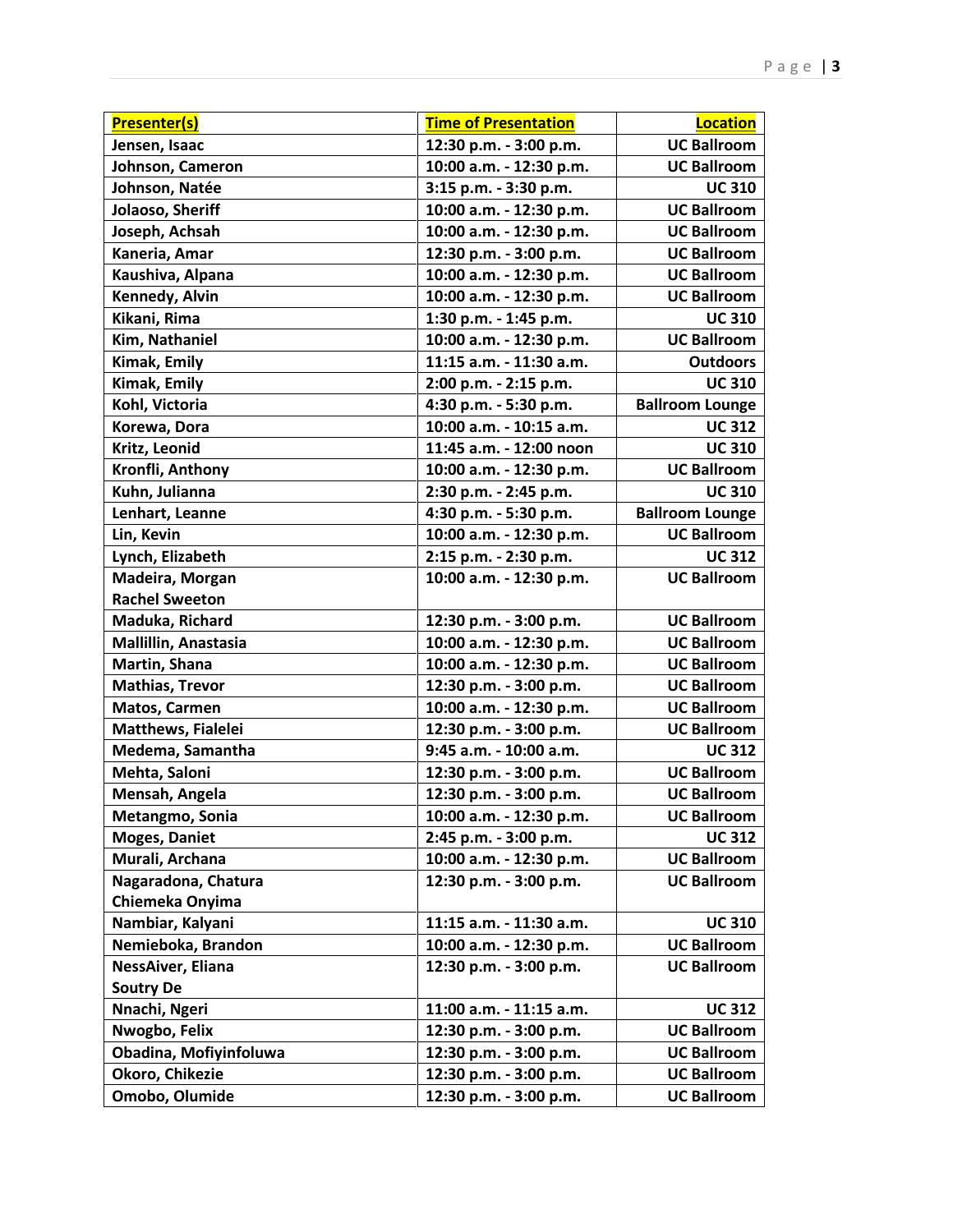| <b>Hanna Fenta</b>         |                             |                        |
|----------------------------|-----------------------------|------------------------|
| <b>Presenter(s)</b>        | <b>Time of Presentation</b> | <b>Location</b>        |
| Or, Mindy                  | 12:30 p.m. - 3:00 p.m.      | <b>UC Ballroom</b>     |
| Ortega, Mallorie           | 1:45 p.m. - 2:00 p.m.       | <b>FA 221</b>          |
| Osazuwa, Christine         | 1:30 p.m. - 1:45 p.m.       | <b>FA 221</b>          |
| Owusu, Stephanie           | 12:30 p.m. - 3:00 p.m.      | <b>UC Ballroom</b>     |
| <b>Owusu-Boaitey, Nana</b> | 12:30 p.m. - 3:00 p.m.      | <b>UC Ballroom</b>     |
| Parker, Nicole             | 12:30 p.m. - 3:00 p.m.      | <b>UC Ballroom</b>     |
| Pashai, Pejmon             | 10:00 a.m. - 12:30 p.m.     | <b>UC Ballroom</b>     |
| Patel, Divya               | 12:30 p.m. - 3:00 p.m.      | <b>UC Ballroom</b>     |
| Ajay Vaghasia              |                             |                        |
| Payano Sosa, Janell        | 12:30 p.m. - 3:00 p.m.      | <b>UC Ballroom</b>     |
| Perry, Catherine           | 4:30 p.m. - 5:30 p.m.       | <b>Ballroom Lounge</b> |
| Peterson, Thomas           | 12:30 p.m. - 3:00 p.m.      | <b>UC Ballroom</b>     |
| Poff, Caroline             | 10:00 a.m. - 12:30 p.m.     | <b>UC Ballroom</b>     |
| Pokorny, Ross              | 12:30 p.m. - 3:00 p.m.      | <b>UC Ballroom</b>     |
| Raines, Evan               | 12:30 p.m. - 3:00 p.m.      | <b>UC Ballroom</b>     |
| <b>Mahnoor Siddiqui</b>    |                             |                        |
| Ramos, Ryan                | 10:45 a.m. - 11:00 a.m.     | <b>UC 312</b>          |
| Rassouli-Taylor, Leida     | 10:00 a.m. - 12:30 p.m.     | <b>UC Ballroom</b>     |
| Rawlins-Prins, Yira        | 4:30 p.m. - 5:30 p.m.       | <b>Ballroom Lounge</b> |
| Rider, Hannah              | 10:15 a.m. - 10:30 a.m.     | <b>FA 317</b>          |
| Sadtler, Kaitlyn           | 12:30 p.m. - 3:00 p.m.      | <b>UC Ballroom</b>     |
| Samen, Christelle          | 12:30 p.m. - 3:00 p.m.      | <b>UC Ballroom</b>     |
| Santos, Sadella            | 12:30 p.m. - 3:00 p.m.      | <b>UC Ballroom</b>     |
| <b>Schenning, Joey</b>     | 4:30 p.m. - 5:30 p.m.       | <b>Ballroom Lounge</b> |
| <b>Scott, Alexander</b>    | 4:30 p.m. - 5:30 p.m.       | <b>Ballroom Lounge</b> |
| Seo, Annah                 | 10:00 a.m. - 12:30 p.m.     | <b>UC Ballroom</b>     |
| Sexton, Sarah              | 12:30 p.m. - 3:00 p.m.      | <b>UC Ballroom</b>     |
| Sharma, Reema              | 10:00 a.m. - 12:30 p.m.     | <b>UC Ballroom</b>     |
| Sharma, Shiva              | 10:00 a.m. - 12:30 p.m.     | <b>UC Ballroom</b>     |
| <b>Shine, Tomiko</b>       | 3:15 p.m. - 3:30 p.m.       | <b>UC 312</b>          |
| Shumway, Jonathan          | 4:30 p.m. - 5:30 p.m.       | <b>Ballroom Lounge</b> |
| Shusterman, Igor           | 12:30 p.m. - 3:00 p.m.      | <b>UC Ballroom</b>     |
| Shyu, David                | 12:30 p.m. - 3:00 p.m.      | <b>UC Ballroom</b>     |
| Smith, Kayla               | 10:00 a.m. - 12:30 p.m.     | <b>UC Ballroom</b>     |
| <b>Lisa Nicholson</b>      |                             |                        |
| Solliday, Christian        | 4:30 p.m. - 5:30 p.m.       | <b>Ballroom Lounge</b> |
| Spangler, Skylar           | 12:30 p.m. - 3:00 p.m.      | <b>UC Ballroom</b>     |
| Stanford, Monét            | 10:00 a.m. - 12:30 p.m.     | <b>UC Ballroom</b>     |
| <b>Starck, Patrice</b>     | 12:30 p.m. - 3:00 p.m.      | <b>UC Ballroom</b>     |
| <b>Steele, Marie</b>       | 1:15 p.m. - 1:30 p.m.       | <b>UC 310</b>          |
| <b>Stone, Hope</b>         | 4:30 p.m. - 5:30 p.m.       | <b>Ballroom Lounge</b> |
| Stonko, David              | 10:00 a.m. - 12:30 p.m.     | <b>UC Ballroom</b>     |
| <b>Xuan Ge</b>             |                             |                        |
| Sweigart, David            | 12:30 p.m. - 3:00 p.m.      | <b>UC Ballroom</b>     |